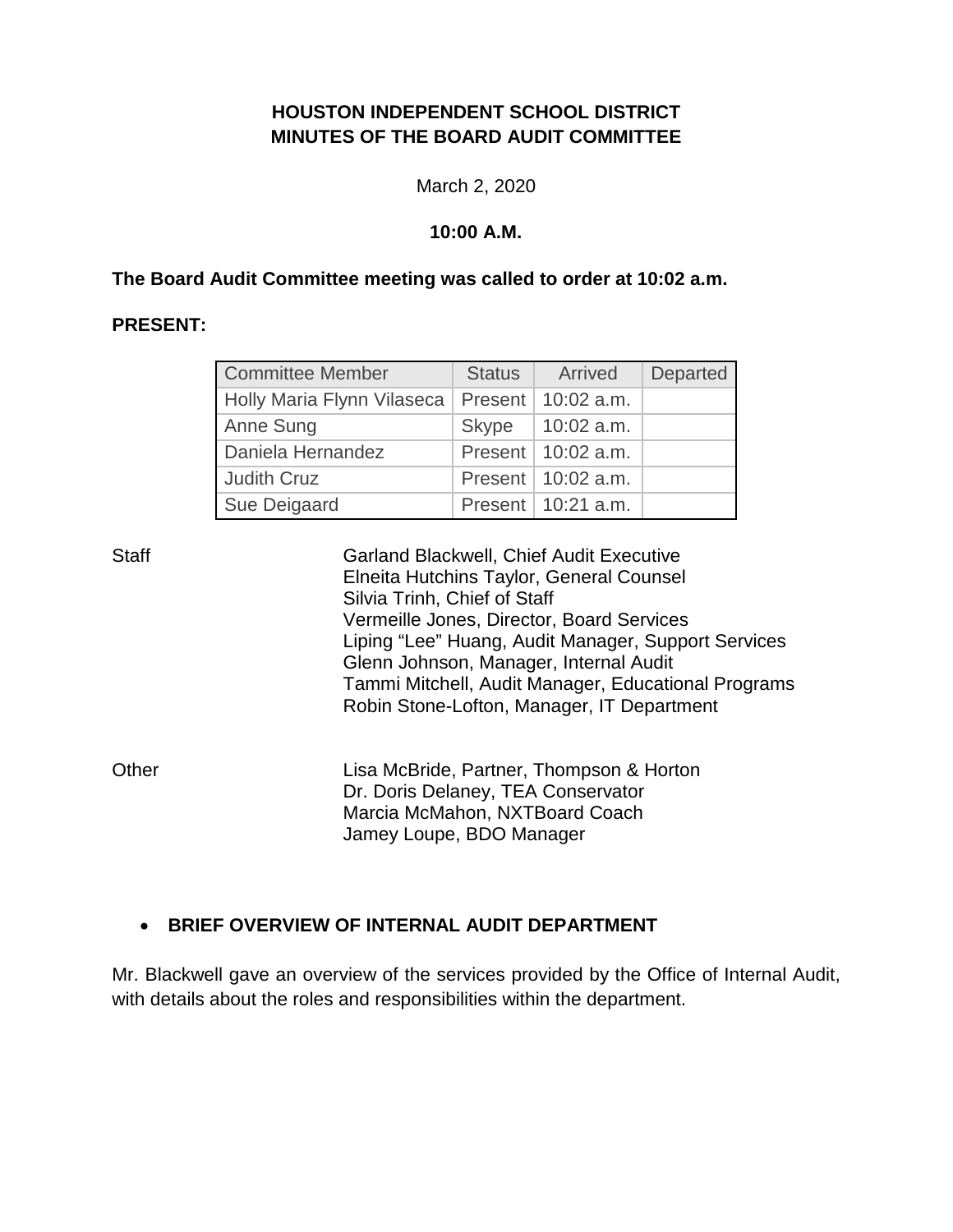### **SPECIAL MEETING CALLED TO ORDER**

A quorum of the board was present and the meeting was convened as a special meeting of the Board of Education at 10:21 a.m.

#### **ITEMS DISCUSSED:**

#### • **APPROVAL OF MINUTES**

On motion by Board President Deigaard, with a second by Trustee Sung, the minutes of the November 13, 2019 Audit Committee meeting were approved 5-0.

### • **DETERMINATION OF COMMITTEE CHAIR**

On motion by Trustee Cruz, with a second by Trustee Sung, the recommendation that Trustee Flynn Vilaseca continue as the Audit Committee chair was approved with a 4-0 vote.

### • **DISCUSSION OF COMMITTEE BUSINESS TOPICS**

BDO Representative Jamey Lopey indicated that some of the business topics would be discussed during closed session. The committee considered adding discussion of community members to sit on the audit committee. The committee is looking for assistance in reading external audit reports that the board receives on an annual basis. Mr. Blackwell will contact several organizations to request a list of candidates. The Audit Committee will edit and send out approved language for candidate requirements.

### • **DESIRED AUDIT COMMITTEE TRAINING TOPIC(S)**

There was discussion regarding the training sessions attended by the committee last year and providing copies of the red book to new trustees.

### • **AUDIT DASHBOARD UPDATE**

Robin Stone-Lofton spoke about the use of the Audit Dashboard on the SharePoint platform. Discussion took place regarding the platform currently in use by Fort Bend. It was noted that they contract out for audit services since they do not have an internal audit department. Those with access to the Audit Dashboard will include trustees, the superintendent and chiefs. The anticipated completion date for this project is June 3, 2020.

### • **REVIEW AND APPROVE INTERNAL AUDIT DEPARTMENT CHARTER**

Discussion of this item was postponed until next audit committee meeting, scheduled for April 23, 2020.

## • **STATUS OF 2019 AND 2020 AUDIT PLANS**

The Audit Committee reviewed the documents reflecting the audit plans for 2019–2020.

An audio-visual recording of this meeting is unavailable.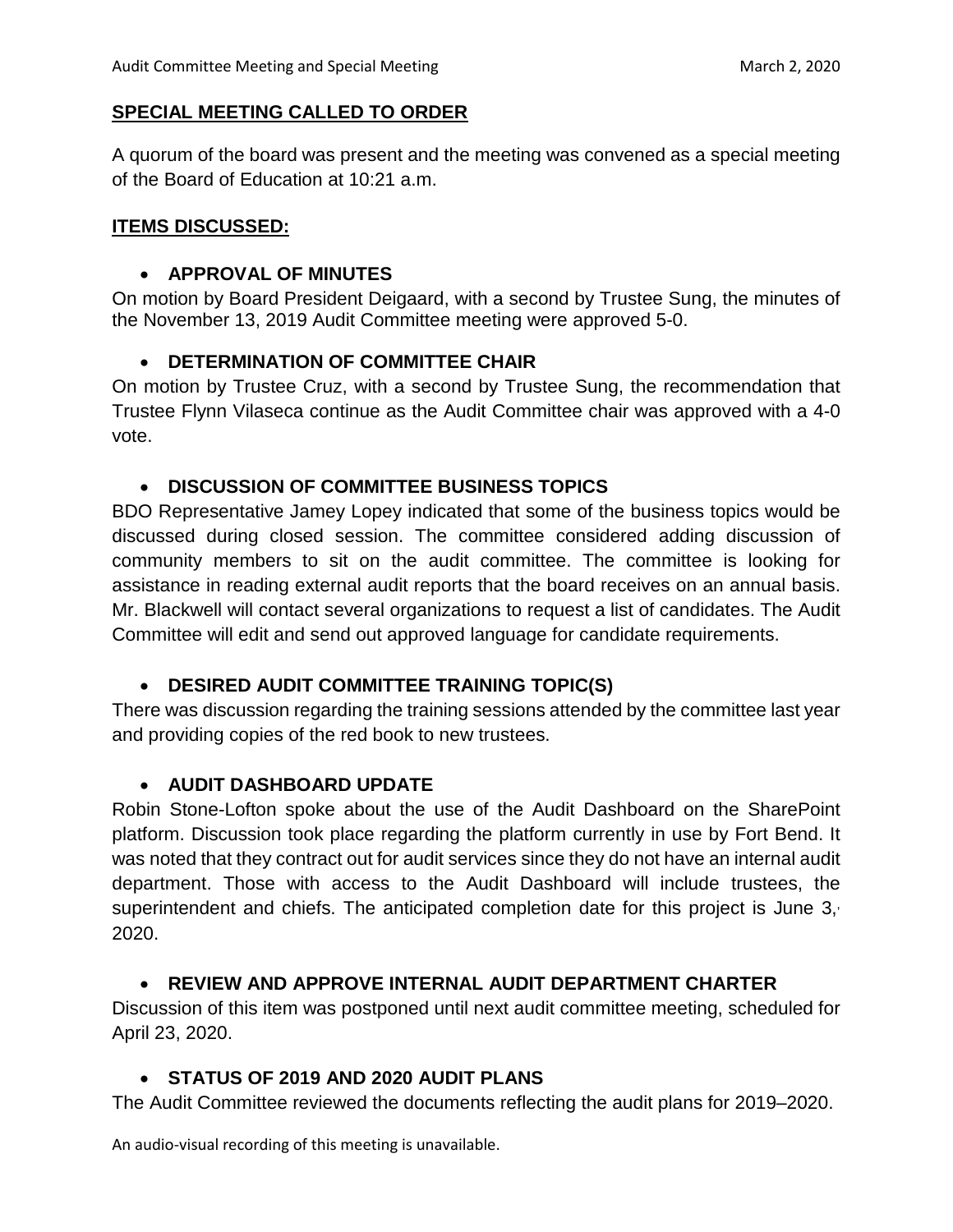# • **EXTERNAL ASSESSMENT REQUIRED BY INSTITUTE OF INTERNAL AUDITORS (IIA) STANDARD**

The IIA Standards must be completed by December 2020. However, the targeted date of completion is June 2020 in order to have an established IIA rating.

- **IIA BENCHMARKING STATUS**
- **BDO – CLOUD COMPUTING AUDIT**

# • **BRIEF REVIEW OF 2019 AUDIT REPORT RECOMMENDATIONS**

Highlights of the audit report recommendations were discussed.

## • **DISCUSS 2020 AUDIT COMMITTEE CALENDAR**

The committee also discussed scheduling Audit Committee meetings on Thursdays, immediately following employee hearings. The following dates were considered:

- o April 23, 2020, 3 p.m.
- o August 20, 2020, 11:30 a.m. (tentative)
- o November 19, 2020, 11:30 a.m.

# • **DEVELOP 2020 COMMITTEE PROFESSIONAL DEVELOPMENT AND SELF EVALUATION PLAN**

## • **DISCUSSION OF POSSIBLE CONSTRAINT RELATED TO AUDIT**

Marcia McMahon, NXTBoard Coach, was present to provide an explanation of the board constraints and how they correlated to the audit.

• **2020-2021 BUDGET FOR AUDIT AND ETHICS OFFICES**

# **ADJOURNMENT TO EXECUTIVE SESSION**

The Board adjourned to closed or executive session at 12:16 p.m. under Section D of Chapter 551 of Texas Government Code, Open Meetings Act, Subsections 551.071, 551.072, 551.073, 551.074, 551.076, 551.082, 551.083, and 551.084 for the purposes stated in the notice of this meeting. If any final action, vote or decision on any matter considered in the closed session shall be required, such final action, vote or decision shall be taken at the open meeting covered by this notice upon the reconvening of this public meeting or at a subsequent meeting of the Board upon notice thereof.

An audio-visual recording of this meeting is unavailable.